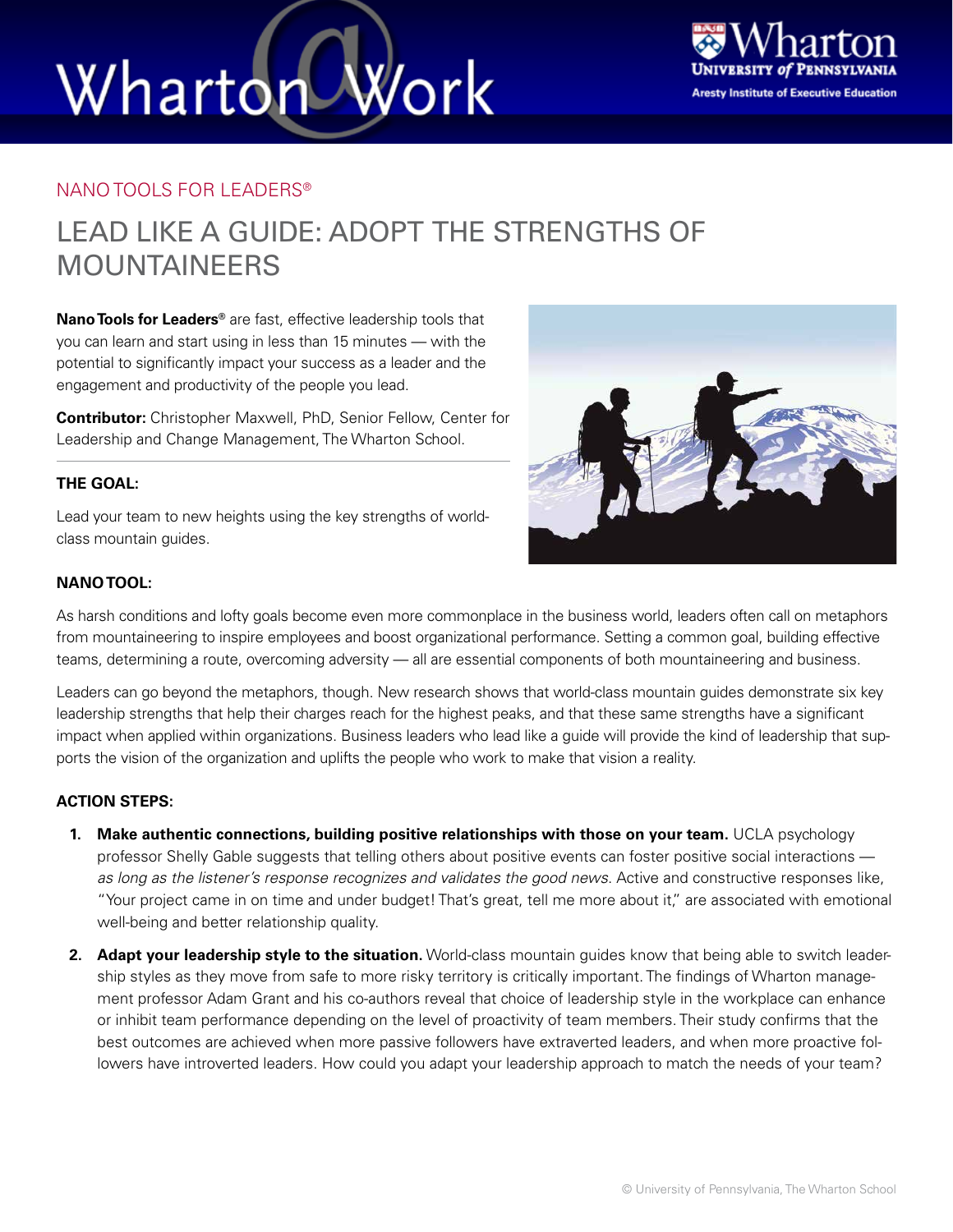## Wharton Work



- **3. Empower your team.** Mountain guides know that empowered teams are more likely to reach the summit quickly and safely. A study by management professor Natalia Lorinkova and her co-authors reveals that although business teams participating in an experiment led by directive leaders started performing well more quickly than teams given more freedom and opportunity for input, their performance plateaued as the experiment progressed. Empowered teams, on the other hand, improved over time, eventually outstripping the performance of the directed group. The improved performance of the empowered teams was attributed in part to enhanced opportunities for team learning, behavioral coordination, and the development of collective knowledge structures.
- **4. Build trust.** In mountain climbing, the team is often physically linked together with ropes. In business, leaders need to find other ways to create the same sense of interconnectedness. Try employing what Northeastern University psychology professor David DeSteno calls "the perception of similarity" to create emotional links. "If you can make someone feel a link with you," DeSteno says, "his empathy for and willingness to cooperate with you will increase."
- **5. Develop a checklist.** Used by those who operate under high-risk conditions, including mountain guides, airline pilots and combat commanders, checklists help ensure no detail is neglected. Wharton management professor Mike Useem developed one to help business leaders under pressure make effective decisions. Among his missioncritical principles: express confidence in and support for those you lead, communicate persuasively, and emphasize the group's common purpose.
- **6. Be a big-picture thinker.** Mountain guides find multiple ways to keep the ultimate goal in mind reaching the summit. In change management efforts, try these ideas from Wharton adjunct professor Greg Shea:
	- Look far enough into the future to uncouple yourself from the constraints of the present and describe the end goal — the big picture.
	- Enhance your creative thinking by starting at a specific future moment and working back to the present to determine unique ways to reach your goals.
	- Design a bold change initiative that encourages you and your team to think system-wide, try new approaches, and develop new solutions.

### **HOW LEADERS USE IT:**

- Mansi Jain, an analyst with McKinsey & Company, says her expert guide in Patagonia was able to adopt different leadership styles while always aiming to lead by example. Back home, while working on a project with a bank, her clients were wary of her credibility and experience but needed direction and effective execution. She first employed an authoritative leadership style, proactively steering key discussions, and giving research-based opinions. Toward the end, needing to ensure that the clients had the capabilities to have sustainable impact, she appointed others to lead training sessions, and pushed the clients for their opinions before offering hers. The clients were ultimately able to roll out and sustain high-impact changes.
- Edmund Reese, VP and CFO, U.S. Consumer Card Products at American Express, who climbed the Grand Teton as a member of a guide-led team, says, "Having leadership responsibility for over two thousand people, I've learned that to achieve our objectives and enjoy the work on the way to success, I must take the first big step. Generating confidence in the workplace to ensure that members know that success is attainable and there will likely be a solution for challenges to come has been an important focus. After the strategy is set, delegate authority and stay close to those most directly engaged with the work. If we build leadership in others, we develop a stronger line and an overall stronger organization."